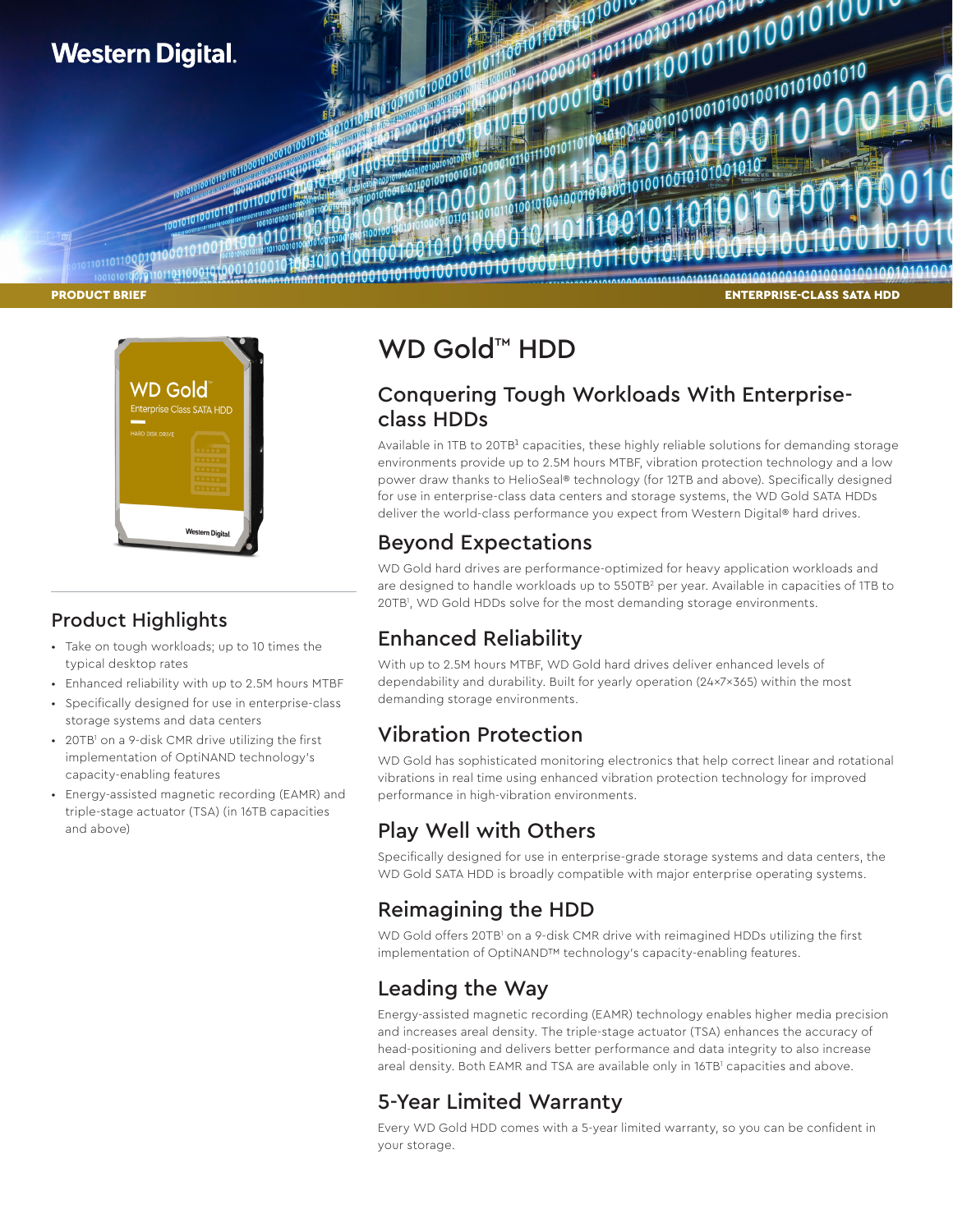# WD Gold™ SATA HDD

### PRODUCT BRIEF

### ENTERPRISE-CLASS SATA HDD

# Specifications

|                                                       | 20TB         | 18TB                                              | 16TB                                 | 14TB                        | 12TB                    | 10TB                                  |
|-------------------------------------------------------|--------------|---------------------------------------------------|--------------------------------------|-----------------------------|-------------------------|---------------------------------------|
| Model Number                                          | WD201KRYZ    | WD181KRYZ                                         | WD161KRYZ                            | WD141KRYZ                   | WD121KRYZ               | WD102KRYZ                             |
| Form Factor                                           | $3.5$ -inch  | $3.5$ -inch                                       | $3.5$ -inch                          | $3.5$ -inch                 | $3.5$ -inch             | $3.5$ -inch                           |
| Interface                                             | SATA 6 Gb/s  | SATA 6 Gb/s                                       | SATA 6 Gb/s                          | SATA 6 Gb/s                 | SATA 6 Gb/s             | SATA 6 Gb/s                           |
| 512n / 512e user sectors per drive <sup>3</sup>       | 512e         | 512e                                              | 512e                                 | 512e                        | 512e                    | 512e                                  |
| Formatted Capacity <sup>1</sup>                       | 20TB         | 18TB                                              | 16TB                                 | 14TB                        | 12TB                    | 10TB                                  |
| RoHS compliant <sup>4</sup>                           | Yes          | Yes                                               | Yes                                  | Yes                         | Yes                     | Yes                                   |
| Performance                                           |              |                                                   |                                      |                             |                         |                                       |
| Data Transfer Rate <sup>5</sup> (max Sustained)       | 269MB/s      | 269MB/s                                           | 262MB/s                              | 267MB/s                     | 255MB/s                 | 262MB/s                               |
| Performance (RPM)                                     | 7200         | 7200                                              | 7200                                 | 7200                        | 7200                    | 7200                                  |
| Cache <sup>6</sup>                                    | 512MB        | 512MB                                             | 512MB                                | 256MB                       | 256MB                   | 256MB                                 |
| <b>Power Management</b>                               |              |                                                   |                                      |                             |                         |                                       |
| Average power requirements (W)                        |              |                                                   |                                      |                             |                         |                                       |
| Operational <sup>7</sup>                              | 7.0W         | 6.5W                                              | 6.5W                                 | 6.0W                        | 6.9W                    | 9.2W                                  |
| Idle <sup>8</sup>                                     | 6.0W         | 5.6W                                              | 5.6W                                 | 5.5W                        | 5.0W                    | 8.0W                                  |
| Power efficiency index<br>(W/TB, idle)                | 0.30         | 0.31                                              | 0.35                                 | 0.4                         | 0.4                     | 0.8                                   |
| Reliability                                           |              |                                                   |                                      |                             |                         |                                       |
| MTBF (hours, projected) <sup>9</sup>                  | 2,500,000    | 2,500,000                                         | 2,500,000                            | 2,500,000                   | 2,500,000               | 2,000,000                             |
| Annualized Failure Rate <sup>9</sup> (AFR, %)         | 0.35         | 0.35                                              | 0.35                                 | 0.35                        | 0.35                    | 0.44                                  |
| Limited Warranty                                      | 5 years      | 5 years                                           | 5 years                              | 5 years                     | 5 years                 | 5 years                               |
| Environmental                                         |              |                                                   |                                      |                             |                         |                                       |
| Operating Temperature                                 | 5° to 60°C   | 5° to 60°C                                        | 5° C to 60° C                        | 5° C to 60° C               | 5° C to 60° C           | 5° C to 60° C                         |
| Non-Operating Temperature                             | -40° to 70°C | -40° to 70°C                                      | -40°C to 70°C                        | -40°C to 70°C               | -40°C to 70°C           | -40°C to 70°C                         |
| Shock (Read/Write)<br>Operating (half-sine wave, 2ms) | 50G/50G      | 50G/50G                                           | 50G/50G                              | 70G/70G                     | 70G/70G                 | 70G/50G                               |
| Non-operating (half-sine wave,<br>2ms                 | 250G         | 250G                                              | 250G                                 | 300G                        | 300G                    | 250G                                  |
| Acoustics (average)                                   |              |                                                   |                                      |                             |                         |                                       |
| Idle Mode                                             | 20 dBA       | 20 dBA                                            | 20 dBA                               | 20 dBA                      | 20 dBA                  | 34 dBA                                |
| Seek Mode                                             | 36 dBA       | 36 dBA                                            | 36 dBA                               | 36 dBA                      | 36 dBA                  | 38 dBA                                |
| <b>Physical Dimensions</b>                            |              |                                                   |                                      |                             |                         |                                       |
| Height (max)                                          | 26.1mm       | 26.1mm                                            | 26.1 mm                              | 26.1 mm                     | 26.1 mm                 | 26.1 mm                               |
| Length (max)                                          | 147.0 mm     | 147.0 mm                                          | 147.0 mm                             | 147.0 mm                    | 147.0 mm                | 147.0 mm                              |
| Width $(\pm .01$ in.)                                 | 101.6 mm     | 101.6 mm                                          | 101.6 mm                             | 101.6 mm                    | 101.6 mm                | 101.6 mm                              |
| Weight                                                |              | 1.52 lb (.69 kg) +/- 10% 1.52 lb (.69 kg) +/- 10% | 1.52 lb. $(.69 \text{ kg}) \pm 10\%$ | 1.46 lb. (.66 kg) $\pm$ 10% | 1.65 lb. (.75 kg) ± 10% | 1.58 lb. $(.715 \text{ kg}) \pm 10\%$ |